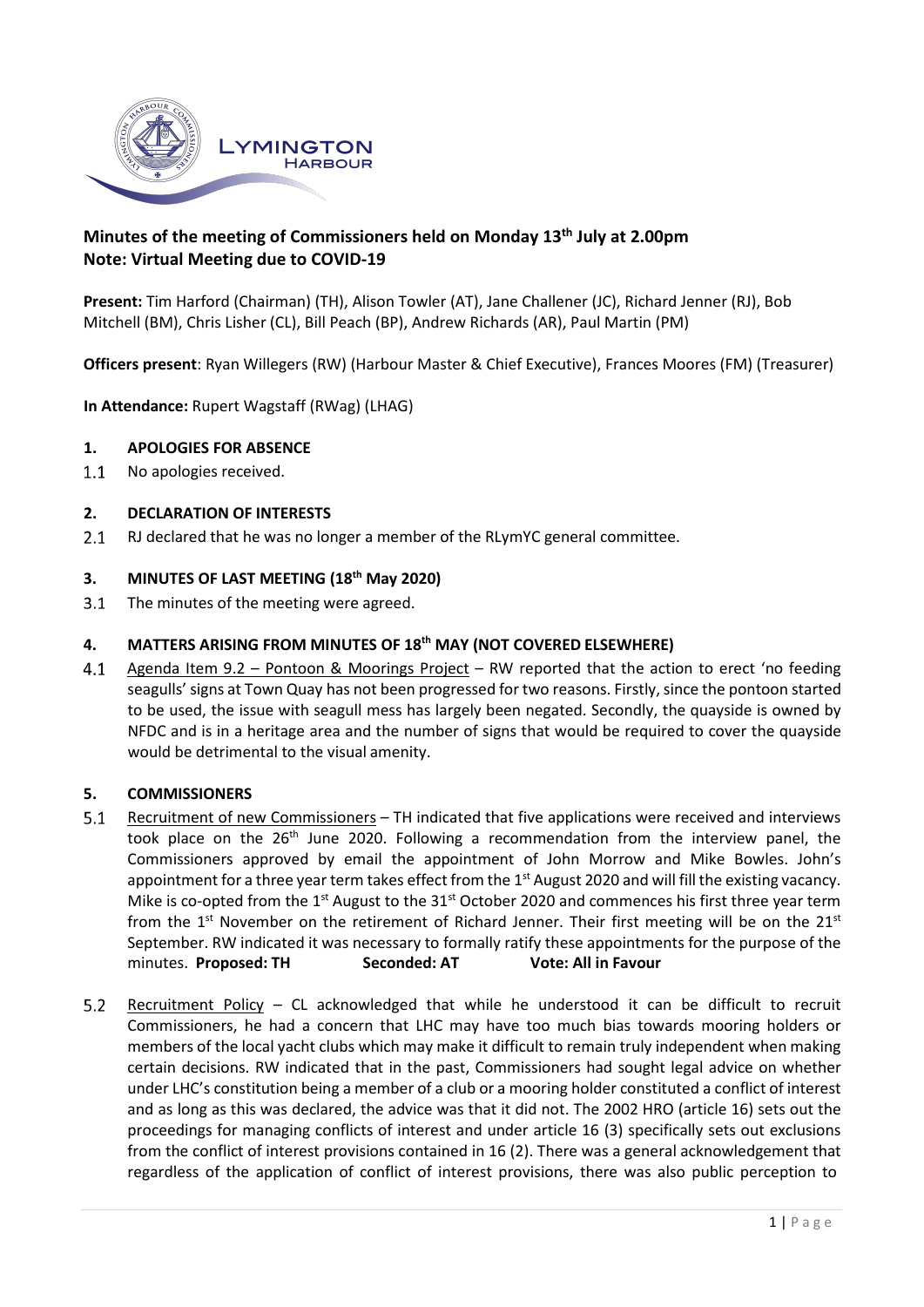consider. BP suggested that LHC may want also want to consider if being an officer (as opposed to a member) of a club should be avoided.

PM raised a concern that once he retires, there will be no Commissioner on the Board working in a commercial marine environment and felt that the Commissioner selection needed to be more strategic in the selection process. RW indicated that when determining the skill sets required, an assessment is undertaken of existing board skills with the skill sets stipulated in LHC's constitution (2002 HRO). In the past, LHC had been very specific for certain posts (safety/accountancy) where specialised skillsets or qualifications were required but this does limit the number of applicants. On this occasion, taking account of the change in personnel, LHC advertised for candidates with experience of working in the marine industry, information technology, marine law, general business management, or commercial fishing.

There was discussion about considering advertising more widely and in different media in order to try and more effectively target certain skill sets.

Following further discussion, TH indicated that the matters raised warranted further consideration outside of the meeting and asked the Personnel Committee to consider and report. **Action: Personnel Committee**

## **6. LYMINGTON HARBOUR ADVISORY GROUP**

- Meeting RWag confirmed that LHAG have rearranged their May meeting to the  $22^{nd}$  September, 2020.  $6.1$
- $6.2$ Membership – RW reported that in line with the terms of LHAG's constitution, Peter Lock, the nominated representative for Lymington Amateur Rowing Club, Lymington & District Sea Fishing Club and Lymington Sea Scouts had been reappointed for a second three-year term with effect from the 30<sup>th</sup> July. Bob Chapman had also been reappointed for a second term with effect from the  $3<sup>rd</sup>$  July to represent the interests of Hampshire & Isle of Wight Wildlife Trust.

Peter Upcher, the nominated representative for the Royal Lymington Yacht Club, Lymington Town Sailing Club, Lymington Sailability and Lymington RNLI comes to the end of his second term of office on the 31<sup>st</sup> August 2020. Under LHAG's constitution, after two consecutive terms have been served, LHC must invite the represented organisations to confirm whether they would like to reappoint or select a new person to represent their interests. RW wrote to the above organisations on the 16<sup>th</sup> June and was awaiting their response.

#### **7. OFFICERS REPORT**

Operations Manager – The Operations Manager's report was circulated with meeting papers and commented on visitor numbers. RW highlighted the significant reduction in visitor numbers in May and June due to Covid-19 restrictions preventing overnight stays. LHC had attempted to mitigate the loss of visitor income and the uncertainty surrounding how long lockdown would last by committing to seasonal lets to fill the mid river visitor moorings and a proportion of the walk ashore berths. Questions were invited. No questions arose.

Treasurers Report – The Treasurer's report was circulated with the meeting papers and the Treasurer took the Commissioners through the casual income section of the report. Questions were invited. No questions arose.

#### **8. SAFETY & PMSC**

8.1 Safety Review – RW reported that due to Covid-19, the May safety review for the four-month period January to April was submitted electronically for consideration by the Safety Committee on the 3<sup>rd</sup> June.